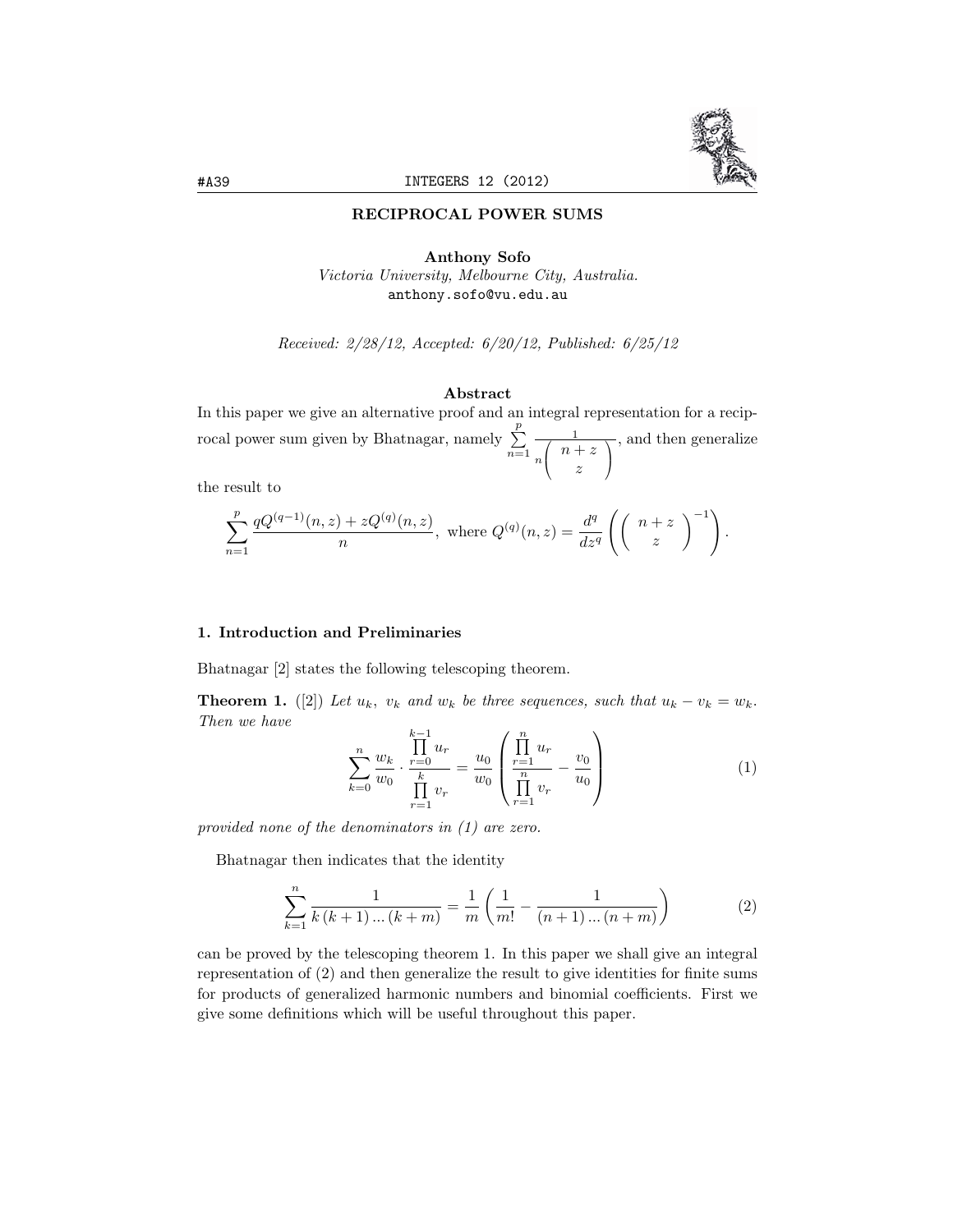The harmonic numbers in power  $\alpha$  are defined as

$$
H_n^{(\alpha)} = \sum_{r=1}^n \frac{1}{r^{\alpha}}.
$$

and the  $n^{th}$  Harmonic number, for  $\alpha = 1$ ,

$$
H_n^{(1)} = H_n = \int_0^1 \frac{1 - t^n}{1 - t} dt = \sum_{r=1}^n \frac{1}{r} = \gamma + \psi (n + 1),
$$

where  $\gamma$  denotes the Euler-Mascheroni constant, defined by

$$
\gamma = \lim_{n \to \infty} \left( \sum_{r=1}^{n} \frac{1}{r} - \log n \right) = -\psi(1) \approx 0.5772156649...
$$

Let  $\mathbb C$  be the set of complex numbers,  $\mathbb R$  the set of real numbers,  $\mathbb N_0 := \mathbb N \cup \{0\} =$  $\{0, 1, 2, 3...\}$ , then for  $w \in \mathbb{C} \backslash \mathbb{Z}_0^-$ ,  $(w)_n$  is Pochhammer's symbol defined by

$$
(w)_n = \frac{\Gamma(w+n)}{\Gamma(n)} = \begin{cases} w(w+1)...(w+n-1), & \text{if } n \in \mathbb{N} \\ 1, & \text{if } n = 0, \end{cases}
$$
 (3)

here  $\mathbb{Z}^-_0$  denotes the set of non positive integers and the Gamma and Beta functions are defined respectively as

$$
\Gamma(z) = \int_0^\infty w^{z-1} e^{-w} dw, \text{ for } \text{Re}(z) > 0,
$$

and

$$
B(s, z) = B(z, s) = \int_0^1 w^{s-1} (1 - w)^{z-1} dw = \frac{\Gamma(s) \Gamma(z)}{\Gamma(s + z)}
$$

for  $\text{Re}(s) > 0$  and  $\text{Re}(z) > 0$ . The binomial coefficient is defined as

$$
\left(\begin{array}{c}z\\w\end{array}\right)=\frac{\Gamma\left(z+1\right)}{\Gamma\left(w+1\right)\Gamma\left(z-w+1\right)}
$$

for *z* and *w* non-negative integers, where  $\Gamma(x)$  is the Gamma function. The polygamma functions  $\psi^{(k)}(z)$ ,  $k \in \mathbb{N}$  are defined by

$$
\psi^{(k)}(z) := \frac{d^{k+1}}{dz^{k+1}} \log \Gamma(z) = \frac{d^k}{dz^k} \left( \frac{\Gamma'(z)}{\Gamma(z)} \right) = -\int_0^1 \frac{\left[ \log(t) \right]^k \ t^{z-1}}{1-t} dt, \ k \in \mathbb{N} \tag{4}
$$

and  $\psi^{(0)}(z) = \psi(z)$ , denotes the Psi, or digamma function, defined by

$$
\psi(z) = \frac{d}{dz} \log \Gamma(z) = \frac{\Gamma'(z)}{\Gamma(z)}.
$$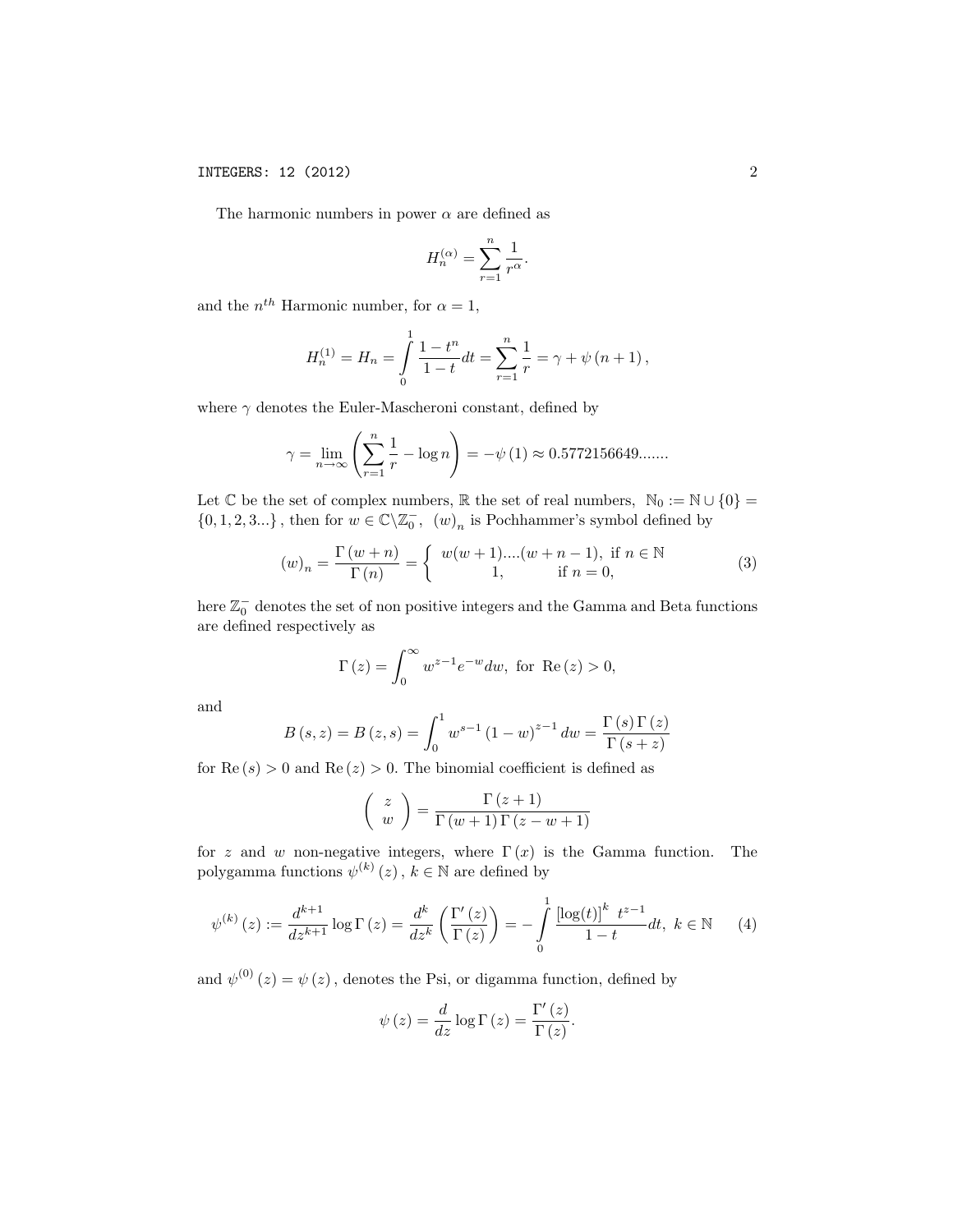# **INTEGERS: 12 (2012)** 3

We also recall the relation, for  $m = 1, 2, 3, \dots$ 

$$
H_{z-1}^{(m+1)} = \zeta(m+1) + \frac{(-1)^m}{m!} \psi^{(m)}(z).
$$
 (5)

There are many results of the type (2) for finite, infinite and alternating sums. The result \$ *p*  $\lambda$ 

$$
\sum_{n=0}^{p} \frac{\binom{p}{n}}{\binom{q}{n}} = \frac{1}{1 - \frac{p}{q+1}}, \text{ for } q \ge p \ge 0
$$

appears in [5]. Other results appear in [1, 3, 4, 6, 7, 9, 11, 12, 13, 14, 15].

### 2. Generalizations

The next lemma deals with an alternative proof of (2) from which more generalized identities can be ascertained.

**Lemma 2.** *Let*  $z \in \mathbb{R} \setminus \mathbb{Z}_0^-$ ,  $t \in \mathbb{R}$  and  $p \in \mathbb{N}$ . Then

$$
\sum_{n=1}^{p} \frac{t^n}{n \binom{n+z}{z}} = t \int_{0}^{1} \frac{(1-x)^z}{1-tx} (1-(tx)^p) dx \tag{6}
$$

$$
= \frac{t}{z+1} \left( 2F_1 \begin{bmatrix} 1,1 \\ 2+z \end{bmatrix} t \right) - t^p {}_2F_1 \begin{bmatrix} 1,1+p \\ p+z+2 \end{bmatrix} t \right) \tag{7}
$$

*and* when  $t = 1$ ,

$$
\sum_{n=1}^{p} \frac{1}{n \binom{n+z}{z}} = \int_{0}^{1} (1-x)^{z-1} (1-x^p) dx = \frac{1}{z} - \frac{1}{z \binom{z+p}{p}}
$$
(8)

*where*  ${}_2F_1$   $\Big[$   $\cdot$ *,*  $\cdot$ *·* |<br>|<br>|<br>|<br>|<br>| *t is the Gauss hypergeometric function.*

1

*Proof.* First notice that, with  $t^n$ , (2) may be written as

$$
\sum_{n=1}^{p} \frac{t^n}{n \binom{n+z}{z}} = \sum_{n=1}^{p} \frac{t^n \Gamma(n) \Gamma(z+1)}{\Gamma(n+z+1)} = \sum_{n=1}^{p} t^n B(n, z+1)
$$

$$
= \int_{0}^{1} \frac{(1-x)^z}{x} \sum_{n=1}^{p} (tx)^n dx = t \int_{0}^{1} \frac{(1-x)^z}{1-tx} (1-(tx)^p) dx,
$$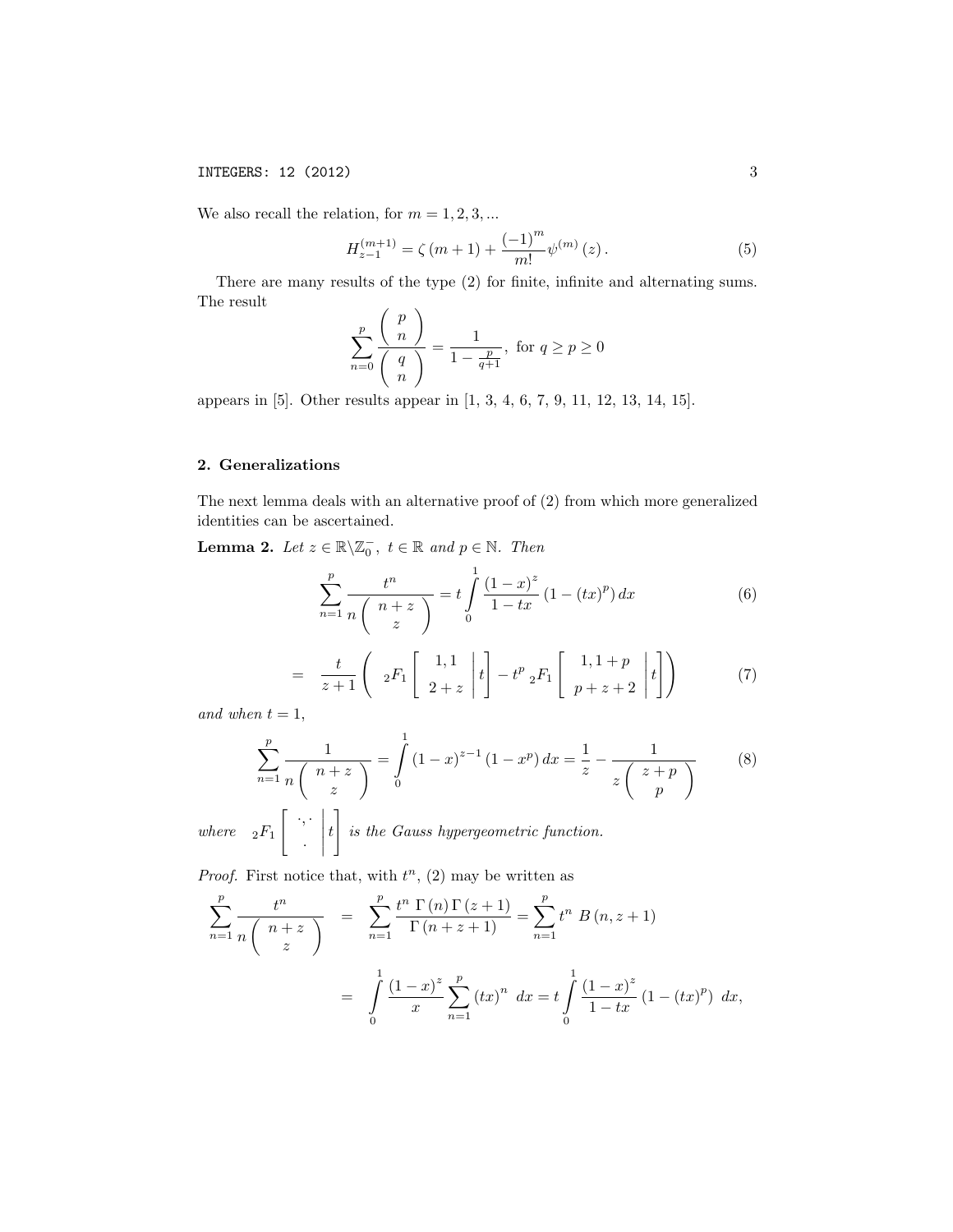which is the integral  $(6)$  and performing the integration, results in  $(7)$ . When  $t = 1$ , we obtain  $(8)$ . It may be of some interest to note that from  $(7)$ , with  $t = 1$ , and  $(8)$ we have the hypergeometric identities

$$
_2F_1\begin{bmatrix} 1,1 \\ 2+z \end{bmatrix} 1 = 1 + \frac{1}{z}
$$
 and  $_2F_1\begin{bmatrix} 1,1+p \\ 2+z+p \end{bmatrix} 1 = 1 + \frac{1+p}{z}$ .

Remark 3. It is possible to massage (8) to produce identities of the form;

$$
\sum_{r=1}^{n} (-1)^{r+1} {n \choose r} H_{r+p} = H_p + \frac{1}{n \binom{n+p}{p}} + \frac{H_n}{n} - \frac{1}{n}
$$

for *p* a positive integer.

The next lemma deals with the derivatives of binomial coefficients.

**Lemma 4.** Let  $z \geq 0$ ,  $n > 0$  and let  $Q(n, z) =$  $\int n+z$ *z*  $\setminus$ <sup>-1</sup> *be an analytic function of z* ∈ C*\ {*−1*,* −2*,* −3*, ...} . Then,*

$$
Q^{(1)}(n,z) = \frac{dQ}{dz} = \begin{cases} -Q(n,z)P(n,z), & \text{where} \\ P(n,z) = \sum_{r=1}^{n} \frac{1}{r+z} & \text{for } z > 0 \\ -Q(n,z) \left[ \psi \left( z+1+n \right) - \psi \left( z+1 \right) \right] \\ -H_n, & \text{for } z = 0, \end{cases}
$$

*and*

$$
Q^{(\lambda)}(n,z) = \frac{d^{\lambda}Q}{dz^{\lambda}} = -\sum_{\rho=0}^{\lambda-1} \left( \begin{array}{c} \lambda - 1 \\ \rho \end{array} \right) Q^{(\rho)}(n,z) P^{(\lambda - 1 - \rho)}(n,z), \quad \text{for } \lambda \ge 2 \quad (9)
$$

*where*  $P^{(0)}(n, z) = \sum_{r=1}^{n}$  $\frac{1}{r+z}$ , for  $n \in \mathbb{N}$  and  $Q^{(0)}(n,z) = Q(n,z)$ . For  $i \in \mathbb{N}$ ,

$$
P^{(i)}(n,z) = \frac{d^{i}P}{dz^{i}} = \frac{d^{i}}{dz^{i}} \left(\sum_{r=1}^{n} \frac{1}{r+z}\right) = (-1)^{i}i!\sum_{r=1}^{n} \frac{1}{(r+z)^{i+1}}.
$$

A proof of Lemma 4 is given in [8].

Now we list some particular cases of Lemma 4.

$$
Q^{(1)}(n,z) = -\left(\begin{array}{c}n+z\\z\end{array}\right)^{-1} \sum_{r=1}^{n} \frac{1}{r+z},
$$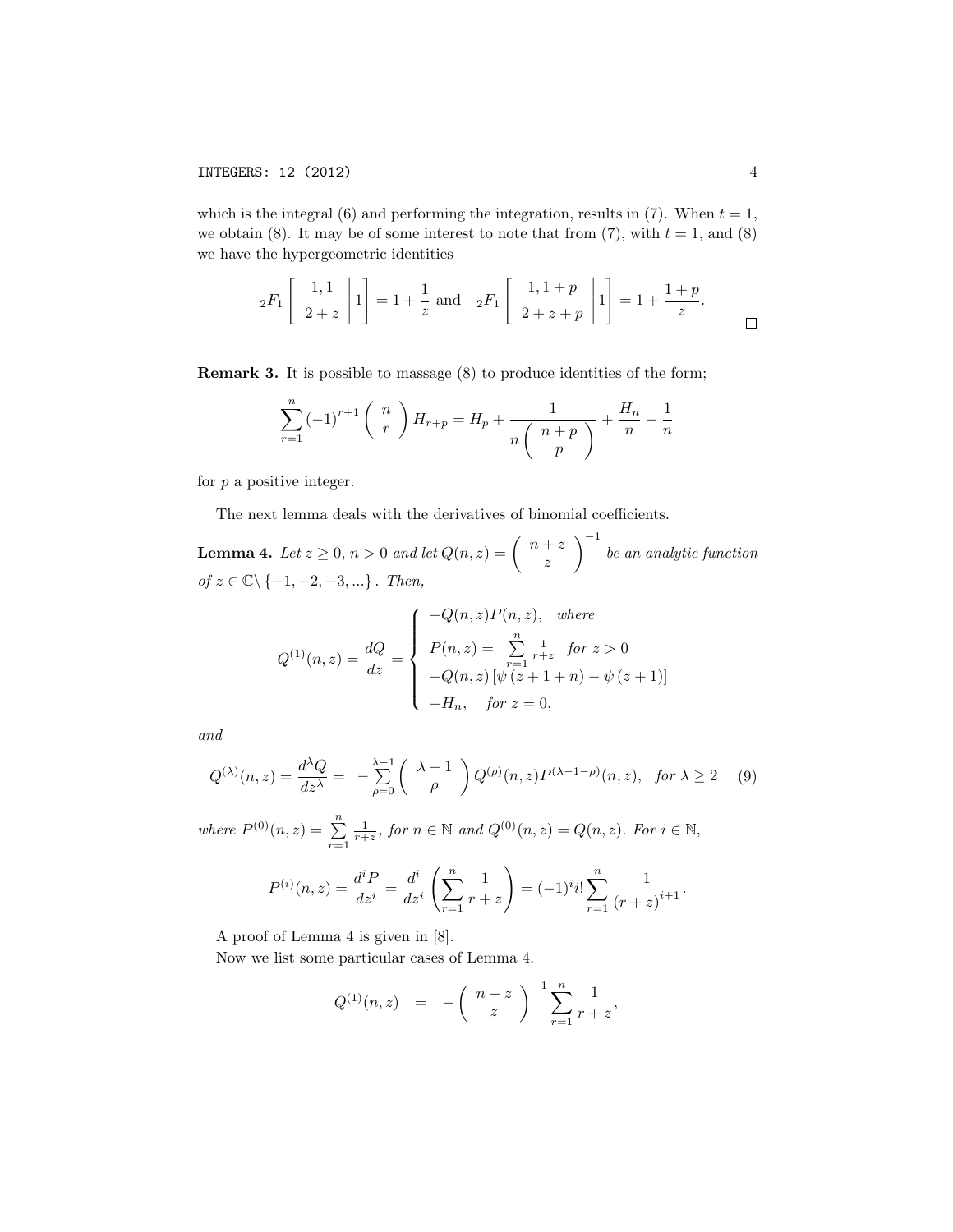$$
Q^{(2)}(n,z) = \binom{n+z}{z}^{-1} \left[ \left( \sum_{r=1}^{n} \frac{1}{r+z} \right)^2 + \sum_{r=1}^{n} \frac{1}{(r+z)^2} \right]
$$
  

$$
= \binom{n+z}{z}^{-1} \left[ \sum_{r=1}^{n} \sum_{s=1}^{r} \frac{2}{(r+z)(s+z)} \right],
$$
  

$$
Q^{(3)}(n,z) = -\binom{n+z}{z}^{-1} \left[ \left( \sum_{r=1}^{n} \frac{1}{r+z} \right)^3 + 2 \sum_{r=1}^{n} \frac{1}{(r+z)^3} \right]
$$
  

$$
+3 \sum_{r=1}^{n} \frac{1}{(r+z)^2} \sum_{r=1}^{n} \frac{1}{r+z}
$$

and

$$
Q^{(4)}(n,z) = {n+z \choose z}^{-1} \left[ 6 \sum_{r=1}^{n} \frac{1}{(r+z)^2} \left( \sum_{r=1}^{n} \frac{1}{r+z} \right)^2 + 8 \sum_{r=1}^{n} \frac{1}{(r+z)^3} \sum_{r=1}^{n} \frac{1}{r+z} + 3 \left( \sum_{r=1}^{n} \frac{1}{(r+z)^2} \right)^2 + \left( \sum_{r=1}^{n} \frac{1}{r+z} \right)^4 + 6 \sum_{r=1}^{n} \frac{1}{(r+z)^4} \right].
$$

In the special case when  $z = 0$  we may write

$$
Q^{(1)}(n,0) = -H_n,\t\t(10)
$$

$$
Q^{(2)}(n,0) = (H_n)^2 + H_n^{(2)},\tag{11}
$$

$$
Q^{(3)}(n,0) = -(H_n)^3 - 3H_nH_n^{(2)} - 2H_n^{(3)}
$$
\n(12)

and

$$
Q^{(4)}(n,0) = (H_n)^4 + 6(H_n)^2 H_n^{(2)} + 8H_n H_n^{(3)} + 3\left(H_n^{(2)}\right)^2 + 6H_n^{(4)}.
$$
 (13)

We can generalize (8) as follows.

**Lemma 5.** Let q be a positive integer,  $Q(n, z) = \begin{pmatrix} n+z \end{pmatrix}$ *z*  $\setminus$ <sup>-1</sup> *,* and  $Q^{(q)}(n,z)$  be *defined by (9). Then*

$$
\sum_{n=1}^{p} \frac{Q^{(q)}(n,z)}{n} = \int_{0}^{1} (1-x)^{z-1} (1-x^p) \log^{q} (1-x) dx
$$

*for*  $z \neq \mathbb{Z}_0^-$ .

*Proof.* The proof follows upon differentiating (8) *q* times.

 $\Box$ 

The following is an example for  $q = 2$ .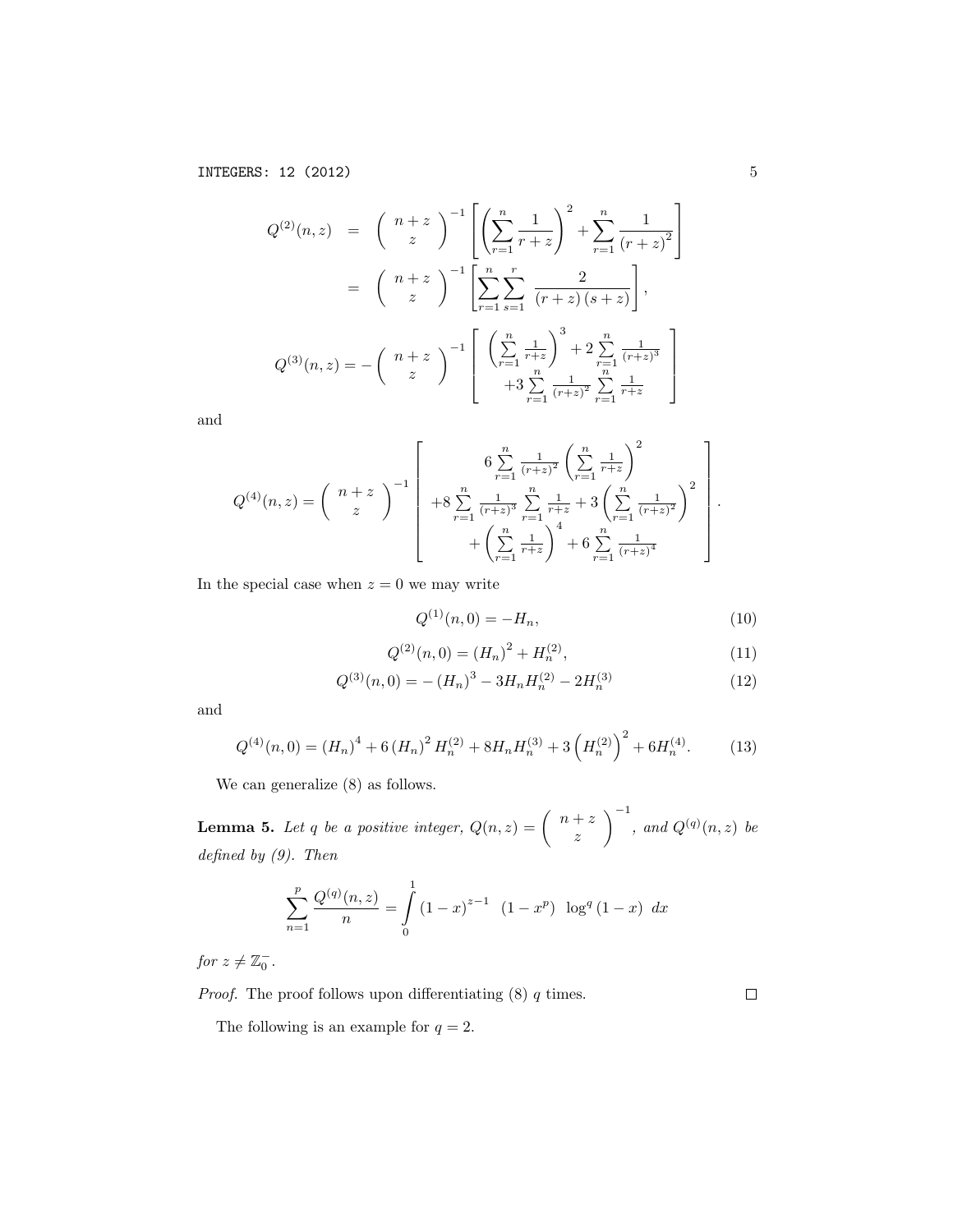**Example 6.** For  $q = 2$ ,

$$
\sum_{n=1}^{p} \frac{\left(\sum_{r=1}^{n} \frac{1}{r+z}\right)^2 + \sum_{r=1}^{n} \frac{1}{(r+z)^2}}{n \binom{n+z}{z}} = \frac{2}{z^3} - \frac{1}{z \binom{z+p}{p}} \left[ \begin{array}{c} (\psi(z) - \psi(z+p+1))^2 \\ + \psi'(z) - \psi'(z+p+1) \end{array} \right]
$$

$$
= \frac{2}{z^3} - \frac{1}{z \binom{z+p}{p}} \left[ \begin{array}{c} H_{z-1}^2 - H_{z-1}^{(2)} + H_{z+p}^2 + H_{z+p}^{(2)} \\ -2H_{z-1}H_{z+p} \end{array} \right].
$$

**Theorem 7.** Let  $z \in \mathbb{R} \setminus \mathbb{Z}_0^-$  and let  $p, q \in \mathbb{N}$ . Then

$$
\sum_{n=1}^{p} \frac{qQ^{(q-1)}(n,z) + zQ^{(q)}(n,z)}{n} = -Q^{(q)}(p,z), \tag{14}
$$

*and when*  $z = 0$ *,* 

$$
\sum_{n=1}^{p} \frac{qQ^{(q-1)}(n,0)}{n} = -Q^{(q)}(p,0),\tag{15}
$$

*where*  $Q^{(0)}(n, z) = \frac{1}{\sqrt{n+1}}$  $\left(\begin{array}{c}n+z\\z\end{array}\right)$ *z*  $\sqrt{}$  $\mathbf{I}$  $and Q^{(0)}(n, 0) = 1.$ 

*Proof.* From the left hand side of (8), let  $F(n, z) = \sum_{n=1}^{p}$  $\frac{Q(n,z)}{n}$  so that  $zF(n,z) =$  $1 - Q(p, z)$ . Differentiating q times with respect to z results in

$$
qF^{(q-1)}(n, z) + zF^{(q)}(n, z) = -Q^{(q)}(p, z)
$$

or

$$
\sum_{n=1}^{p} \frac{qQ^{(q-1)}(n,z)}{n} + \sum_{n=1}^{p} \frac{zQ^{(q)}(n,z)}{n} = -Q^{(q)}(p,z),
$$

arriving at (14). From Lemma 5, we may write in integral form

$$
\sum_{n=1}^{p} \frac{qQ^{(q-1)}(n,z) + zQ^{(q)}(n,z)}{n} = -Q^{(q)}(p,z)
$$

$$
= \int_{0}^{1} (1-x)^{z-1} (1-x^p) \log^{q-1} (1-x) (q+z \log(1-x)) dx.
$$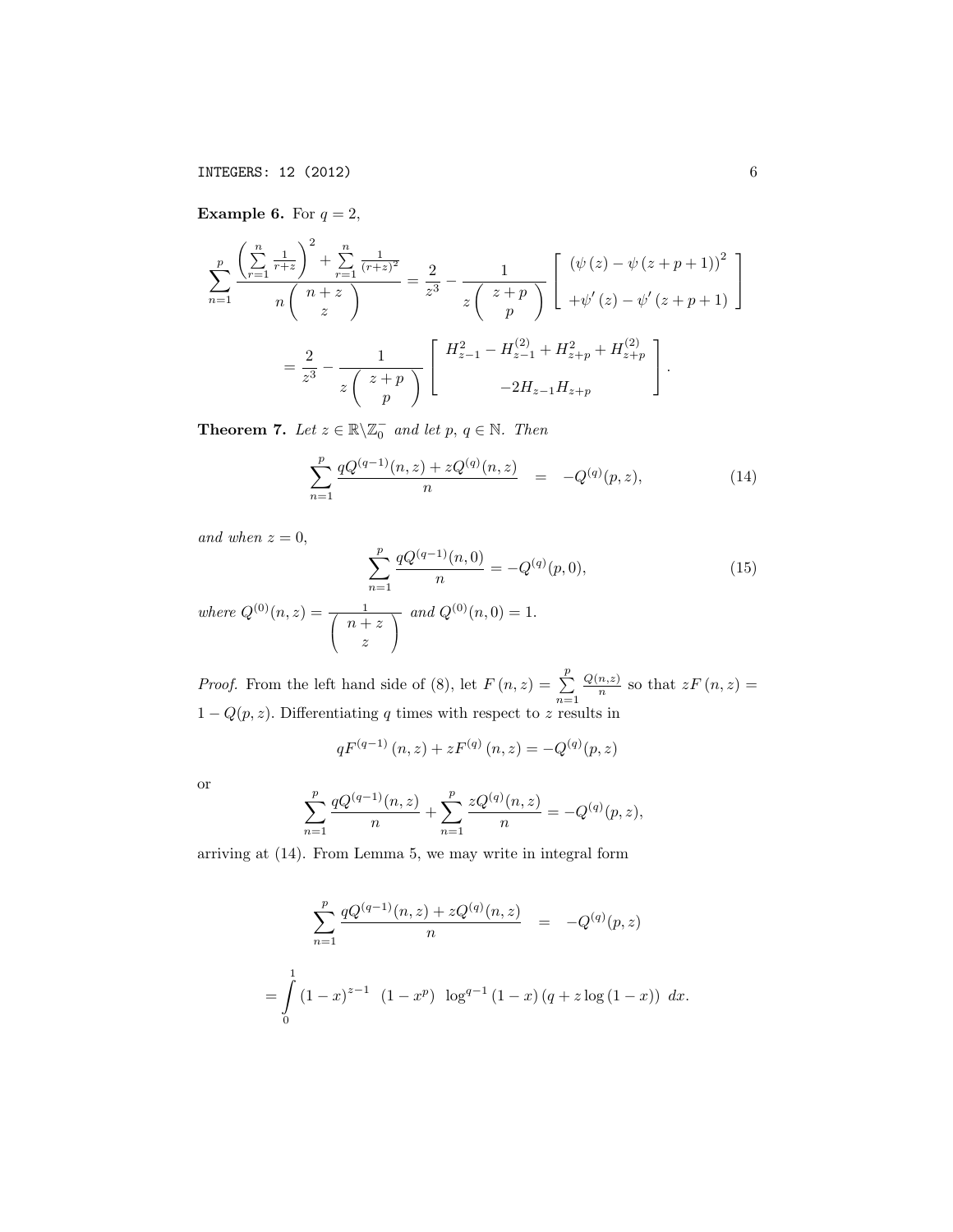For  $z=0$ 

$$
\sum_{n=1}^{p} \frac{qQ^{(q-1)}(n,0)}{n} = -Q^{(q)}(p,0),
$$

and hence (15).

The following is an example.

**Example 8.** For  $q = 3$ 

$$
\sum_{n=1}^{p} \frac{3Q^{(2)}(n,z)}{n} + \sum_{n=1}^{p} \frac{zQ^{(3)}(n,z)}{n} = -Q^{(3)}(p,z),
$$

in explicit form

$$
\sum_{n=1}^{p} \frac{3\left[\left(H_{n+z} - H_z\right)^2 + H_{n+z}^{(2)} - H_z^{(2)}\right]}{n\left(n+z\right)}
$$
\n
$$
+ \sum_{n=1}^{p} \frac{z\left[ \left(H_{n+z} - H_z\right)^3 + 3\left(H_{n+z}^{(2)} - H_z^{(2)}\right)\left(H_{n+z} - H_z\right)\right]}{n\left(n+z\right)}
$$
\n
$$
= \frac{\left[\left(H_{p+z} - H_z\right)^3 + 2\left(H_{p+z}^{(3)} - H_z^{(3)}\right) + 3\left(H_{p+z}^{(2)} - H_z^{(2)}\right)\left(H_{p+z} - H_z\right)\right]}{\left(n+z\right)}
$$
\n
$$
\left(\begin{array}{c} p+z\\ z \end{array}\right)}
$$

and when  $z=0$ 

$$
\sum_{n=1}^{p} \frac{3\left((H_n)^2 + H_n^{(2)}\right)}{n} = (H_p)^3 + 2H_p^{(3)} + 3H_p^{(2)}H_p.
$$

The next Lemma as stated in [10], gives an alternate representation for  $Q^{(q)}(p, z)$ .

**Lemma 9.** Let *q* and *p* be positive integers,  $Q(p, z) = \begin{pmatrix} p+z \end{pmatrix}$ *z*  $\setminus$ <sup>-1</sup> *,* and  $Q^{(q)}(p, z)$ *be defined by* (9). It was proved in [10] that an alternate representation for  $Q^{(q)}(p, z)$ *is:*

$$
(-1)^{q-1} q! \sum_{r=0}^{p} (-1)^{r} {p \choose r} \frac{r}{(r+z)^{q+1}} = Q^{(q)}(p,z) \qquad (16)
$$

 $\Box$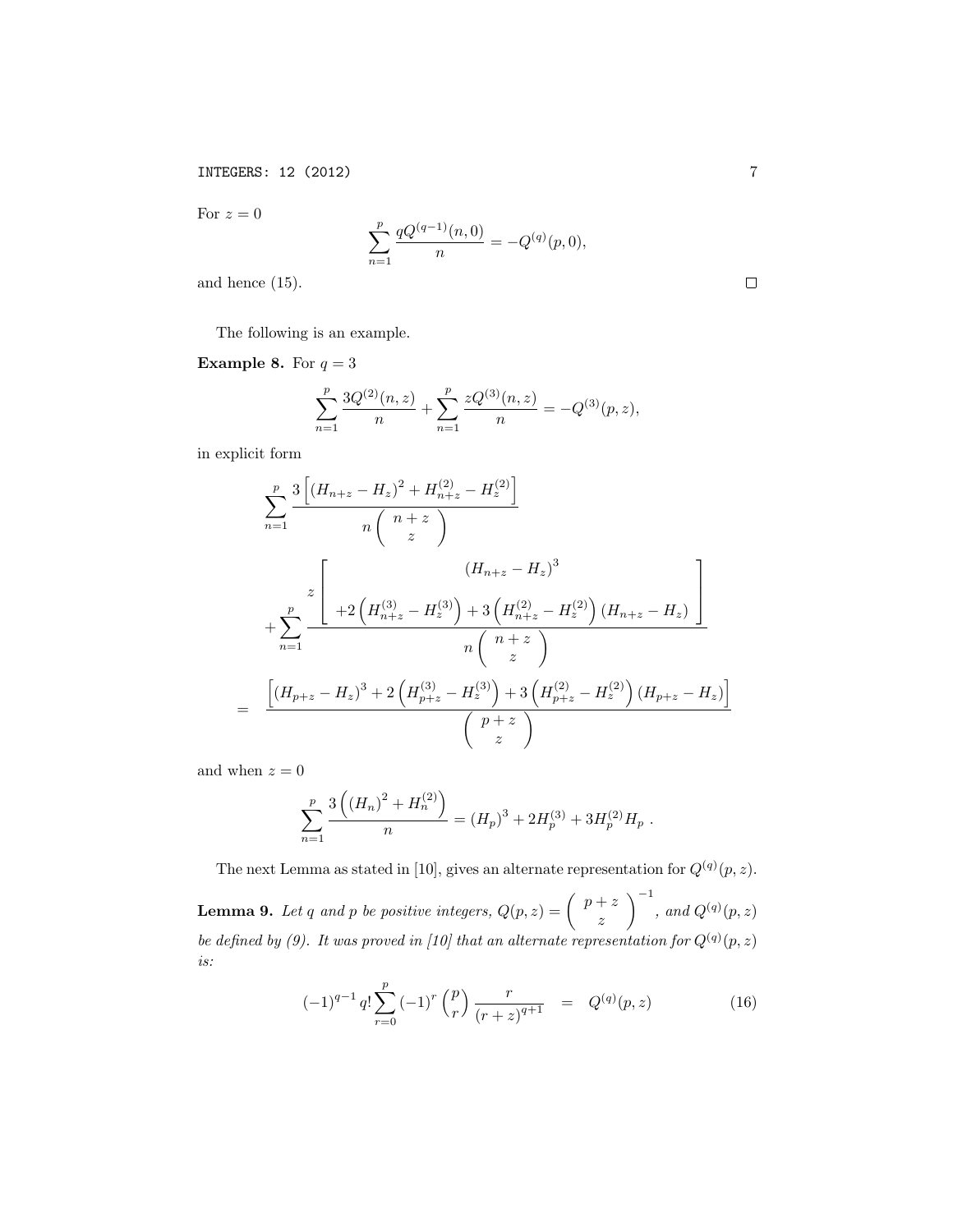$$
= \frac{(-1)^{q} q! p}{(z+1)^{q+1}} \quad {}_{q+2}F_{q+1} \left[ \begin{array}{c} \overbrace{z+1, \dots, z+1, 1-p}^{(q+1)-terms} \\ \overbrace{z+2, \dots, z+2}^{(q+1)-terms} \end{array} \right] . \tag{17}
$$

From (14) and (16) we see that

$$
\sum_{n=1}^{p} \frac{qQ^{(q-1)}(n,z) + zQ^{(q)}(n,z)}{n} = (-1)^q q! \sum_{r=0}^{p} {p \choose r} \frac{(-1)^r r}{(r+z)^{q+1}} = -Q^{(q)}(p,z).
$$

From Example 2 with  $q = 3$ , we have

$$
6\sum_{r=0}^{p}(-1)^{r+1}\binom{p}{r}\frac{r}{(r+z)^{4}} = \sum_{n=1}^{p}\frac{3\left[\left(H_{n+z}-H_{z}\right)^{2}+H_{n+z}^{(2)}-H_{z}^{(2)}\right]}{n\left(n+z\right)}
$$

$$
+\sum_{n=1}^{p}\frac{z\left[H_{n+z}-H_{z}^{(3)}\right)+3\left(H_{n+z}^{(2)}-H_{z}^{(2)}\right)\left(H_{n+z}-H_{z}\right)}{n\left(n+z\right)}.
$$

The inversion formula, see [5], states

$$
g(n) = \sum_{k} (-1)^{k} {n \choose k} f(k) \Leftrightarrow f(n) = \sum_{k} (-1)^{k} {n \choose k} g(k),
$$

and hence

$$
\sum_{n=0}^{p} (-1)^n {p \choose n} Q^{(q)}(n, z) = (-1)^{q-1} q! \frac{p}{(p+z)^{q+1}},
$$

and when  $z = 0$ ,

$$
\sum_{n=0}^{p} (-1)^n {p \choose n} Q^{(q)}(n,0) = \frac{(-1)^{q-1} q!}{p^q}.
$$

It can also be noted that

$$
\sum_{p=1}^{\infty} \sum_{n=0}^{p} (-1)^{n} {p \choose n} Q^{(q)}(n, z) = (-1)^{q-1} q! \sum_{p=1}^{\infty} \frac{p}{(p+z)^{q+1}}
$$
  
= 
$$
(-1)^{q} \left( q\psi^{(q-1)}(z+1) + z\psi^{(q)}(z+1) \right)
$$
  
= 
$$
(-1)^{q} q! \left( \zeta(q) - H_{z}^{(q)} - z\zeta(q+1) + zH_{z}^{(q+1)} \right),
$$